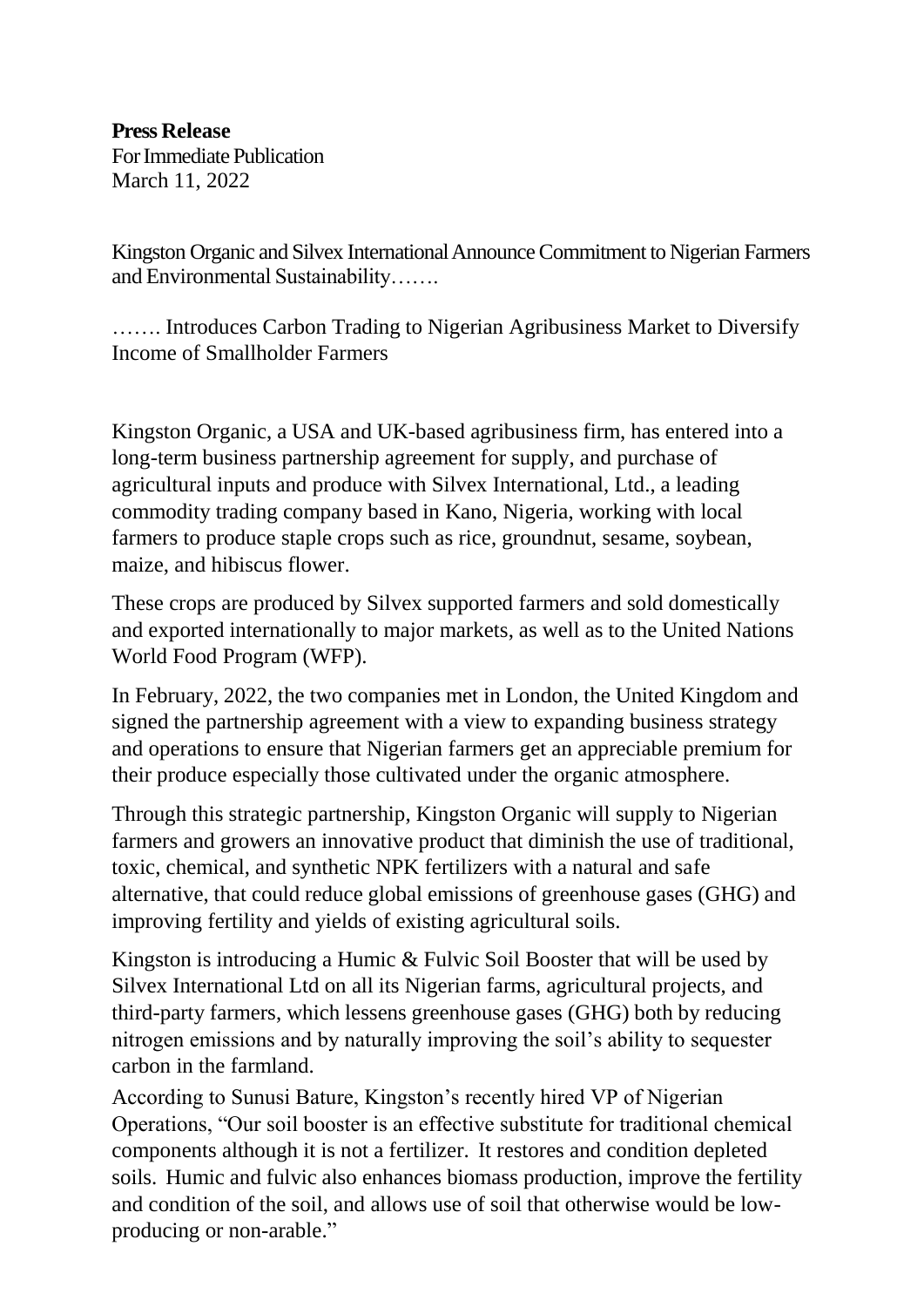In a statement issued to Nigeria media houses, Mr. Bature further explained that restoring non-arable lands is a critical need of Agricultural sector in Nigeria particularly and Africa in general, increasing the region's production capacity is no doubt a complement against the global food crisis.

Mr. Gus Robayna, Kingston's VP of Global Sales & Marketing, also stated that the use of fulvic soil booster accomplishes a very measurable, net negative greenhouse gases (GHG) emissions and provide eligibility for carbon credit generation.

"These credits fund recurring revenue streams that are measured and managed by our alliance partners, RegenFARM Ltd and Climate Wedge Ltd. Using globally accepted protocols, the credits can be monetized and sold, and revenues generated by the sales are shared at a fixed percentage with the stakeholders participating in the process." He confirmed.

Mr. Robayna added, "this means individual farmers and families share in the benefits without any cumbersome or complicated carbon credit management process and can use the funds to further improve their production efficiency and economic circumstances."

He also explained that in addition to providing Silvex with its organic and natural soil booster, Kingston Organic will provide advisory services and financial assistance, and will purchase agricultural end-products from Silvex for sales into consumer markets in United Kingdom, the European Union, and the United States of America.

Silvex International Limited, is a Nigerian Commodity trading and logistics company undergoing significantly planned growth and is partnering to support the small-holder growers in Jigawa, Kano, Kaduna and Nasarawa states working with thousands of farmers each with an average size farm of 2 hectares or less.

These farms currently produce both conventional and organic crops, and the objective is to transform all farms to 100% organic production by the end of 2025. This organic conversion will increase product demand and deliver higher prices sustainably to these farmers.

Other partners supporting the initiative include RegenFARM Limited, a digital design, simulation and decision-making platform for farmers, consultants, and food supply chain companies seeking ways to produce food using regenerative agriculture methods and Climate Wedge, Ltd, an independent carbon management firm pursuing principal investments and project development in the carbon markets, and providing carbon finance and emissions trading related advisory services.